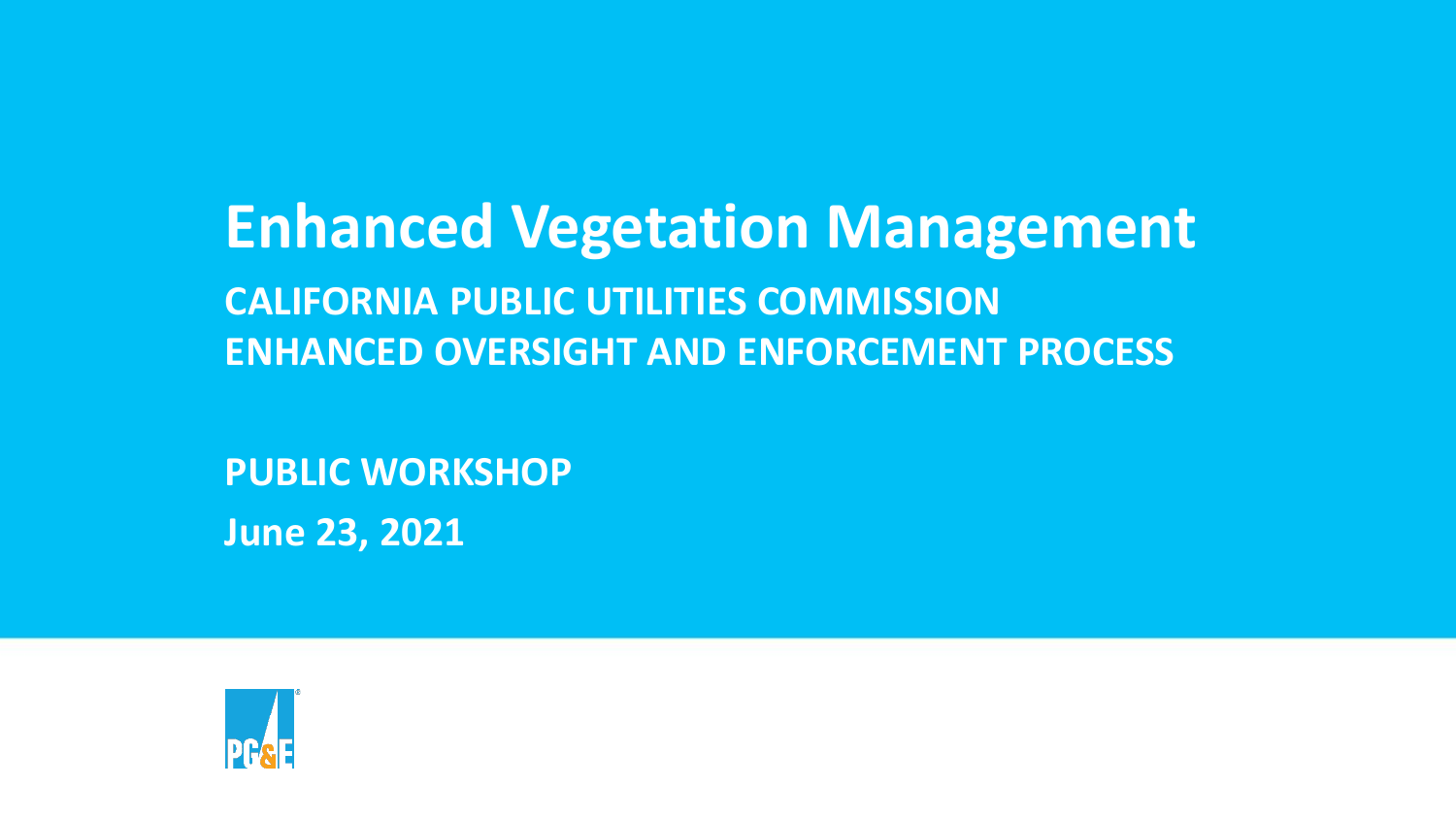# **PG&E'S Approach to Risk Modeling (Elements 2, 5 and 6)**

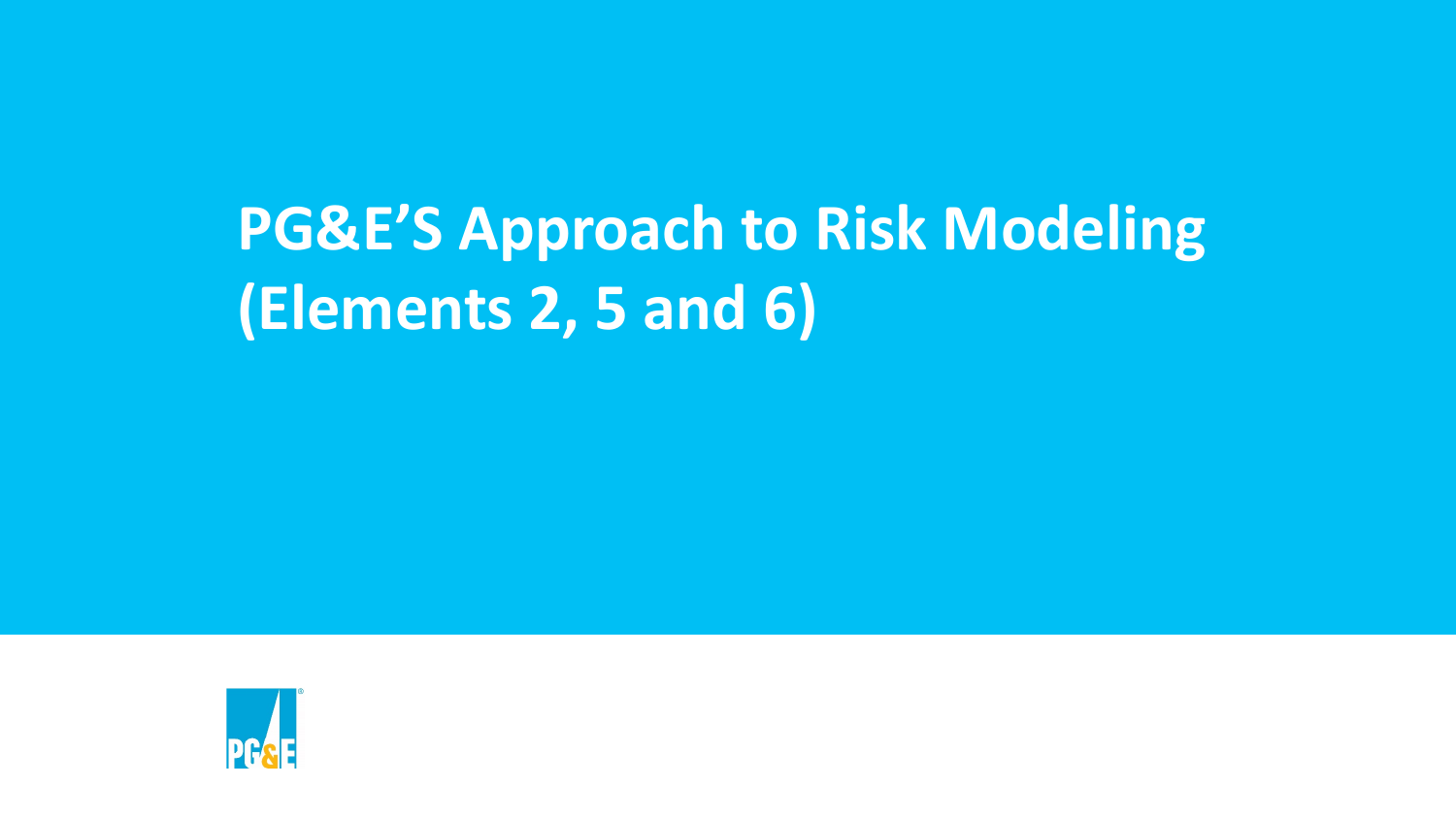#### **2021 Wildfire Risk Model (Element 2)**

**Our 2021 wildfire risk modeling framework is used to assess the Probability of Ignition or Likelihood of Risk Event (LoRE) and the Consequence of Risk Event (CoRE)\* and helps us target our Enhanced Vegetation Management work, among other efforts.** 

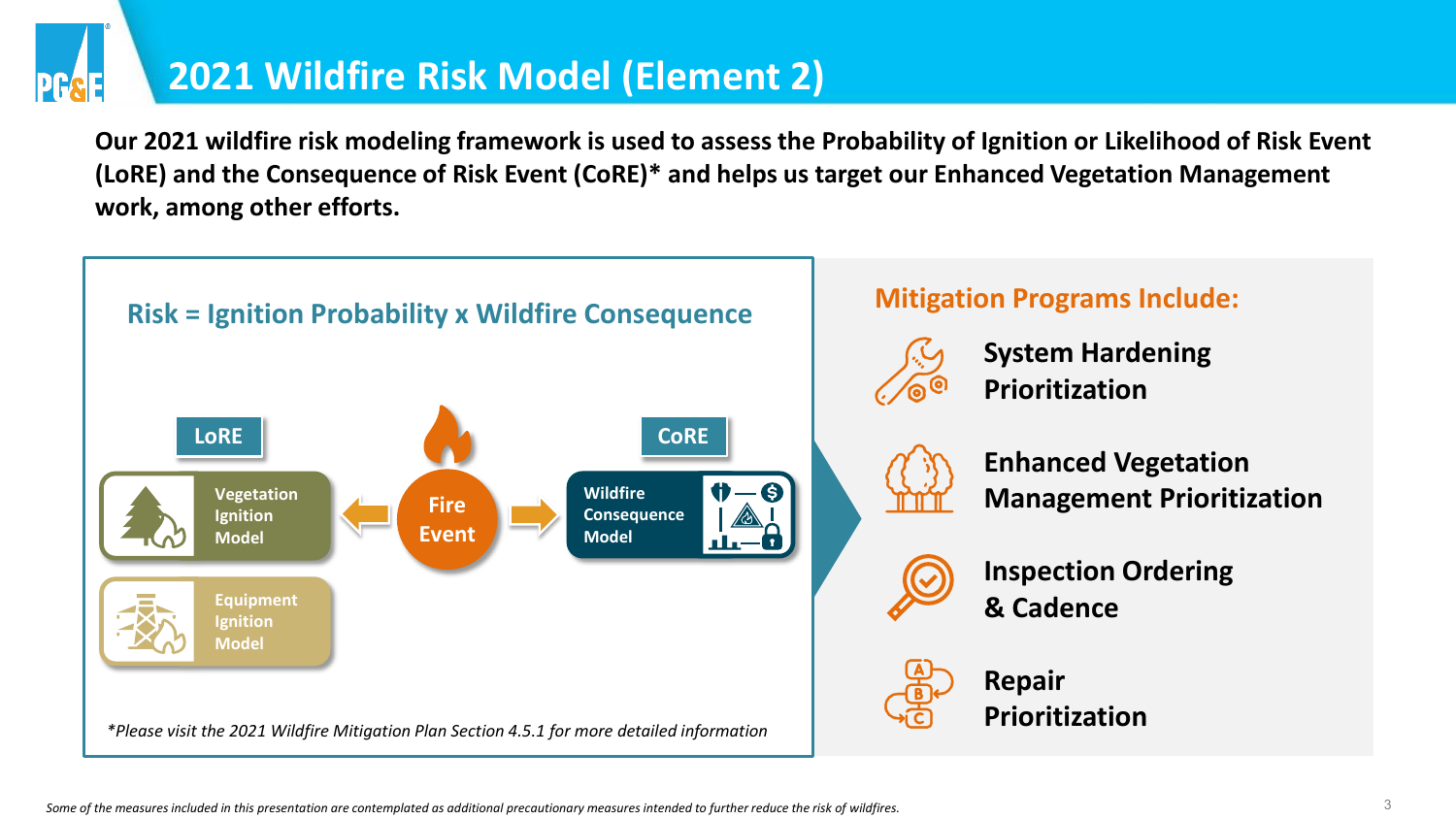#### **Development of the 2021 EVM Scope (Element 5)**



*Some of the measures included in this presentation are contemplated as additional precautionary measures intended to further reduce the risk of wildfires.* 4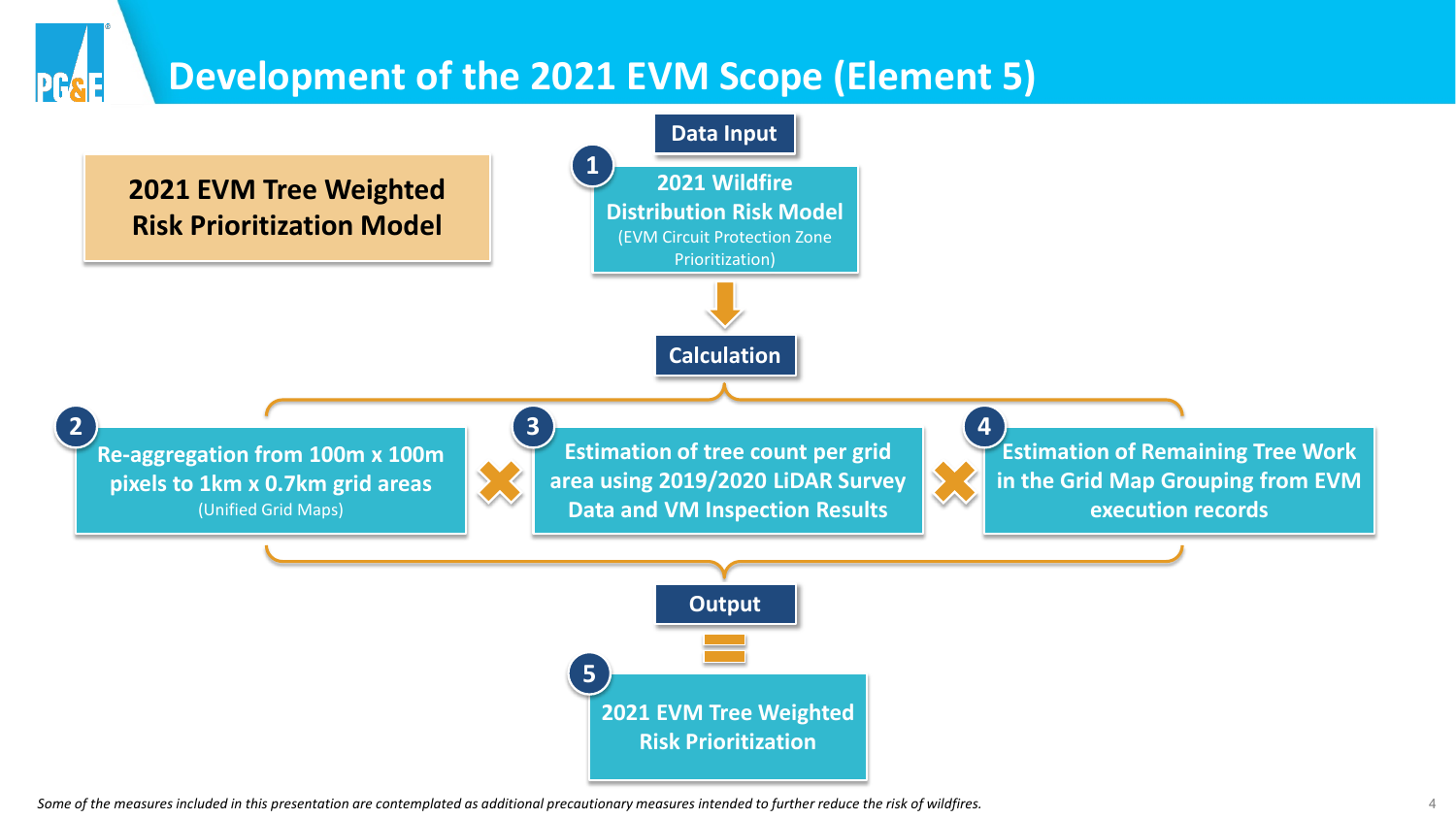#### **Development of the 2021 EVM Scope (Element 5)**

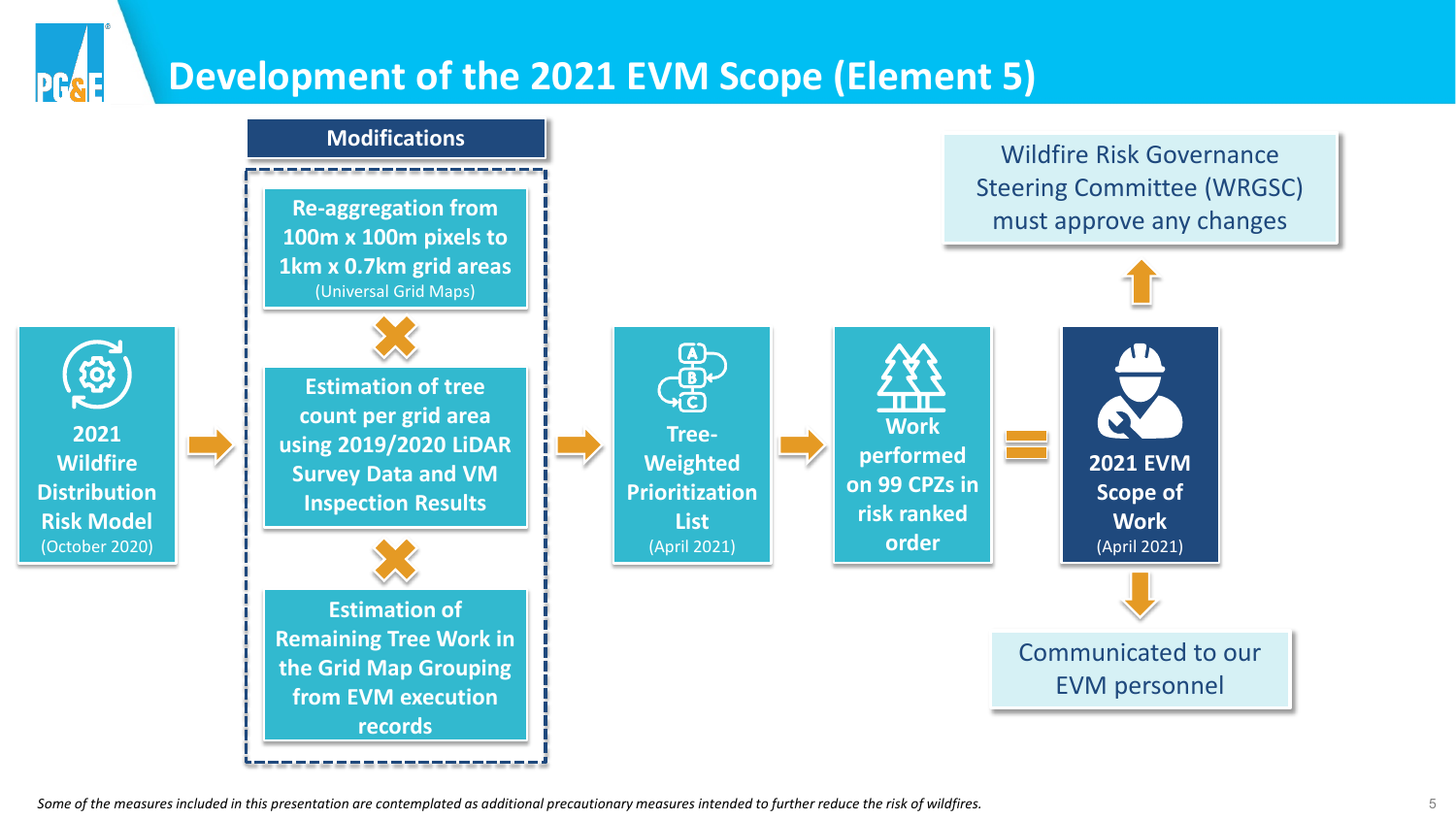

#### **2019 and 2020 Commitments**

- In 2019 and 2020 we made commitments to cities, counties and agencies to conduct work in areas that had high risk rankings under previous risk models but may not reflect the highest risk Circuit Protection Zones (CPZs) based on the EVM tree-weighted prioritization list
- Given the lead time necessary to obtain permits and the amount of work already undertaken with these cities, counties, and agencies to obtain approval for EVM work, we decided to continue with these commitments
- We may perform work on CPZs outside of our 1-n ranking approach to take advantage of a permit or otherwise fulfill a community commitment (these are a small percentage of the total EVM miles in 2021)

**These commitments will not affect our goal of 80% of the EVM work being performed in the top 20% risk miles**

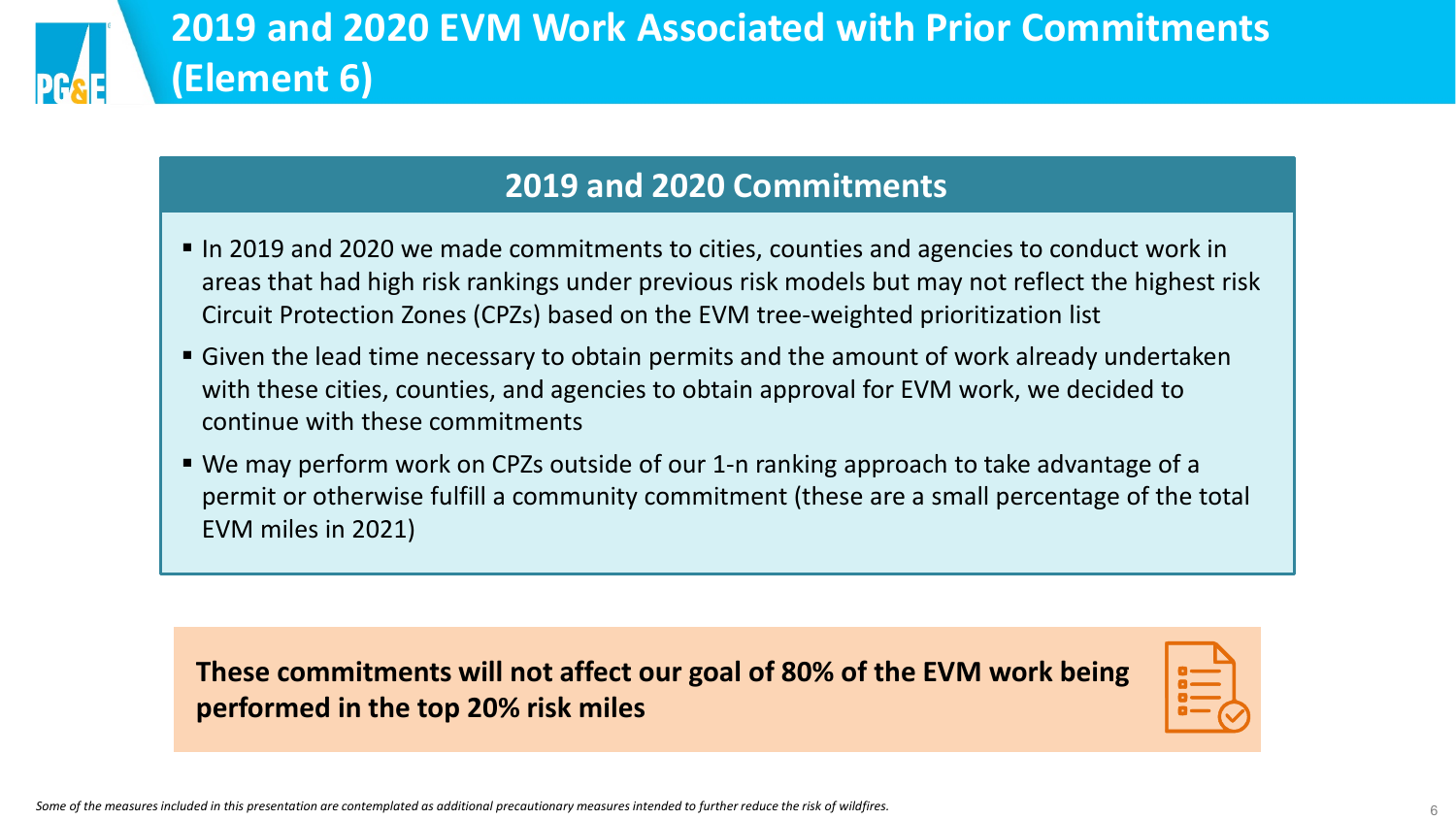# **2021 EVM Scope and Progress to Date (Elements 3 and 4)**

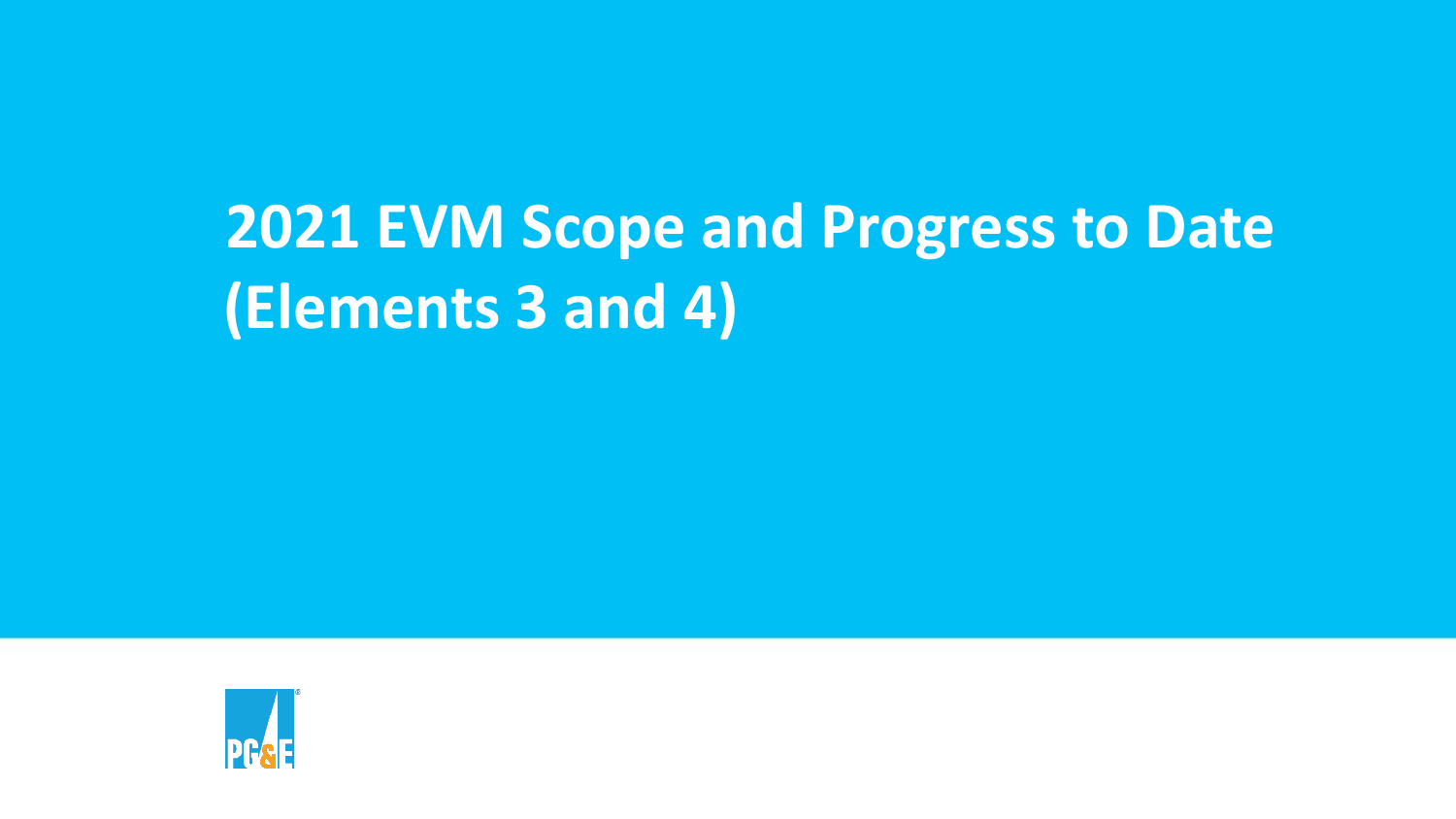#### **We are prioritizing the highest risk CPZs using the "1 to n" ranking approach.**

| <b>Circuit Name</b>      | <b>Circuit Protection Zone (CPZ)</b> | <b>EVM Miles</b> | <b>Forecasted Tree</b><br>Work* | <b>Tree Weighted</b><br><b>Risk Score</b> | <b>Tree Weighted</b><br><b>Rank</b> |
|--------------------------|--------------------------------------|------------------|---------------------------------|-------------------------------------------|-------------------------------------|
| <b>RIO DELL 1102</b>     | <b>RIO DELL 11024230</b>             | 22.82            | 4,237                           | 202.04                                    |                                     |
| <b>APPLE HILL 2102</b>   | APPLE HILL 2102circuit breaker       | 38.41            | 4,582                           | 175.16                                    | $\overline{2}$                      |
| <b>FORT SEWARD 1121</b>  | <b>FORT SEWARD 11211690</b>          | 10.43            | 1,715                           | 153.25                                    | $\overline{3}$                      |
| <b>OAKHURST 1101</b>     | <b>OAKHURST 110110090</b>            | 31.38            | 1,755                           | 134.58                                    | 4                                   |
| <b>OREGON TRAIL 1104</b> | OREGON TRAIL 11041574                | 15.86            | 629                             | 133.27                                    | 5                                   |
| AUBERRY 1102             | <b>AUBERRY 1102R2850</b>             | 26.34            | 405                             | 42.15                                     | 99                                  |

|       | <b>EVM Miles</b> | <b>Forecasted Tree Work</b> |
|-------|------------------|-----------------------------|
| Total | 2,422.40         | 169,823.79                  |

*\*Data is rounded*

**6-98**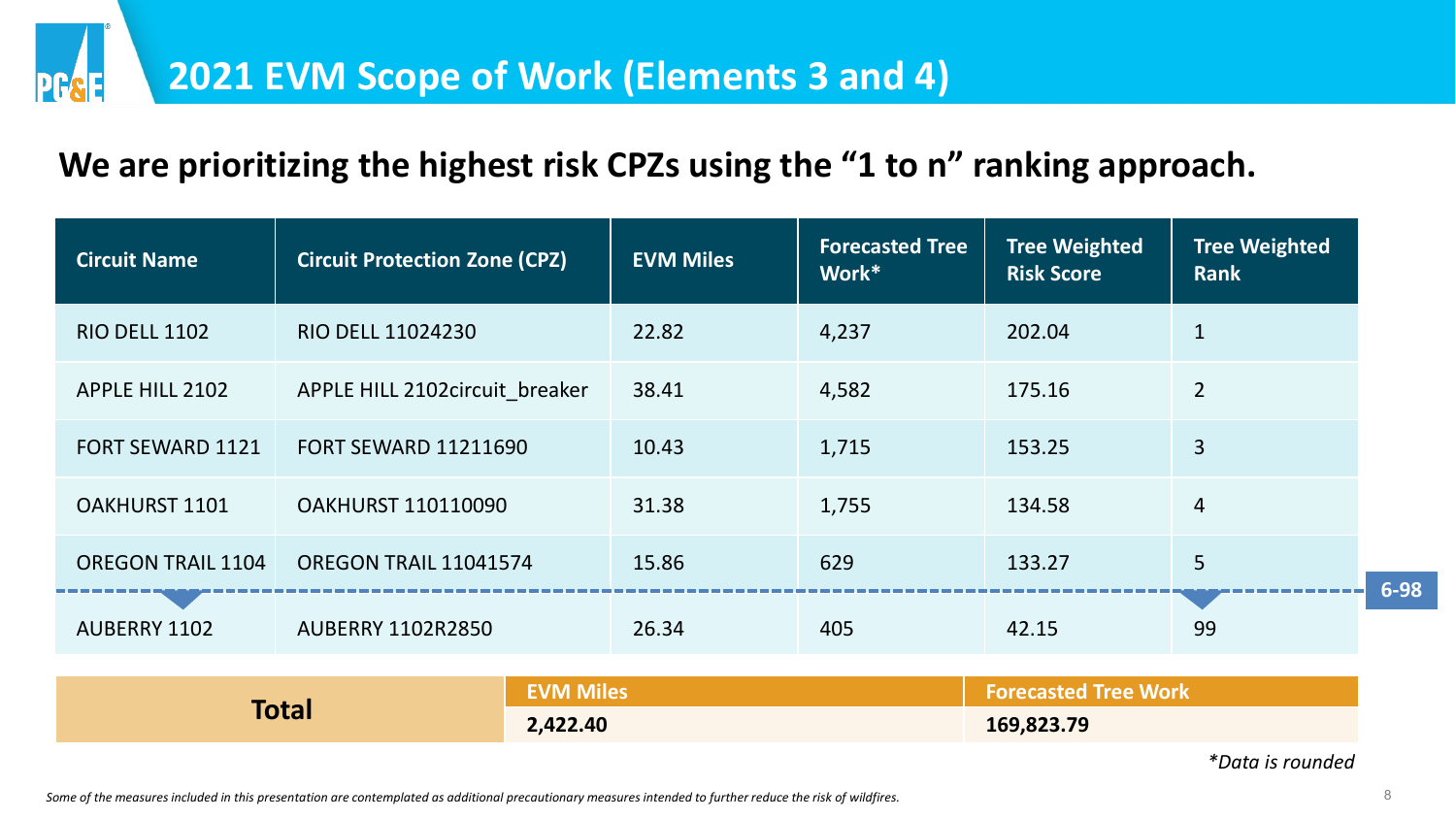#### **EVM Progress to Date (Elements 3 and 4)**

DC



EVM Work Progress as of June 21, 2021 (in Miles)

• **2021 Planned Total EVM Mileage: 2,422.4**

#### • **EVM Work Verified Miles completed YTD within top 3 percentile of all CPZs: 449.5**

| EVM Risk Distribution YTD (as of June 21, 2021) |                            |  |
|-------------------------------------------------|----------------------------|--|
| <b>Risk Tranche</b>                             | <b>Work Verified Miles</b> |  |
| $\overline{5}$ = 3% (Top 99 CPZs)               | 449.5                      |  |
| $\le$ = 10%                                     | 493.2                      |  |
| $> 10 - 20%$                                    | 17.9                       |  |
| $> 20 - 30\%$                                   | 7.6                        |  |
| $> 30 - 40\%$                                   | 5.1                        |  |
| $> 40 - 50%$                                    | 6.3                        |  |
| > 50%                                           | 12.9                       |  |
| <b>Total</b>                                    | 542.9                      |  |

| <b>EVM Constrained Miles (as of June 21, 2021)</b> |              |                 |
|----------------------------------------------------|--------------|-----------------|
| <b>Category</b>                                    | <b>Miles</b> | <b>Segments</b> |
| <b>Refusals</b>                                    | 4.9          | 113             |
| <b>Constrained Vegetation</b><br><b>Points</b>     | 152.2        | 3,342           |
| <b>Total</b>                                       | 157.1        | 3,455           |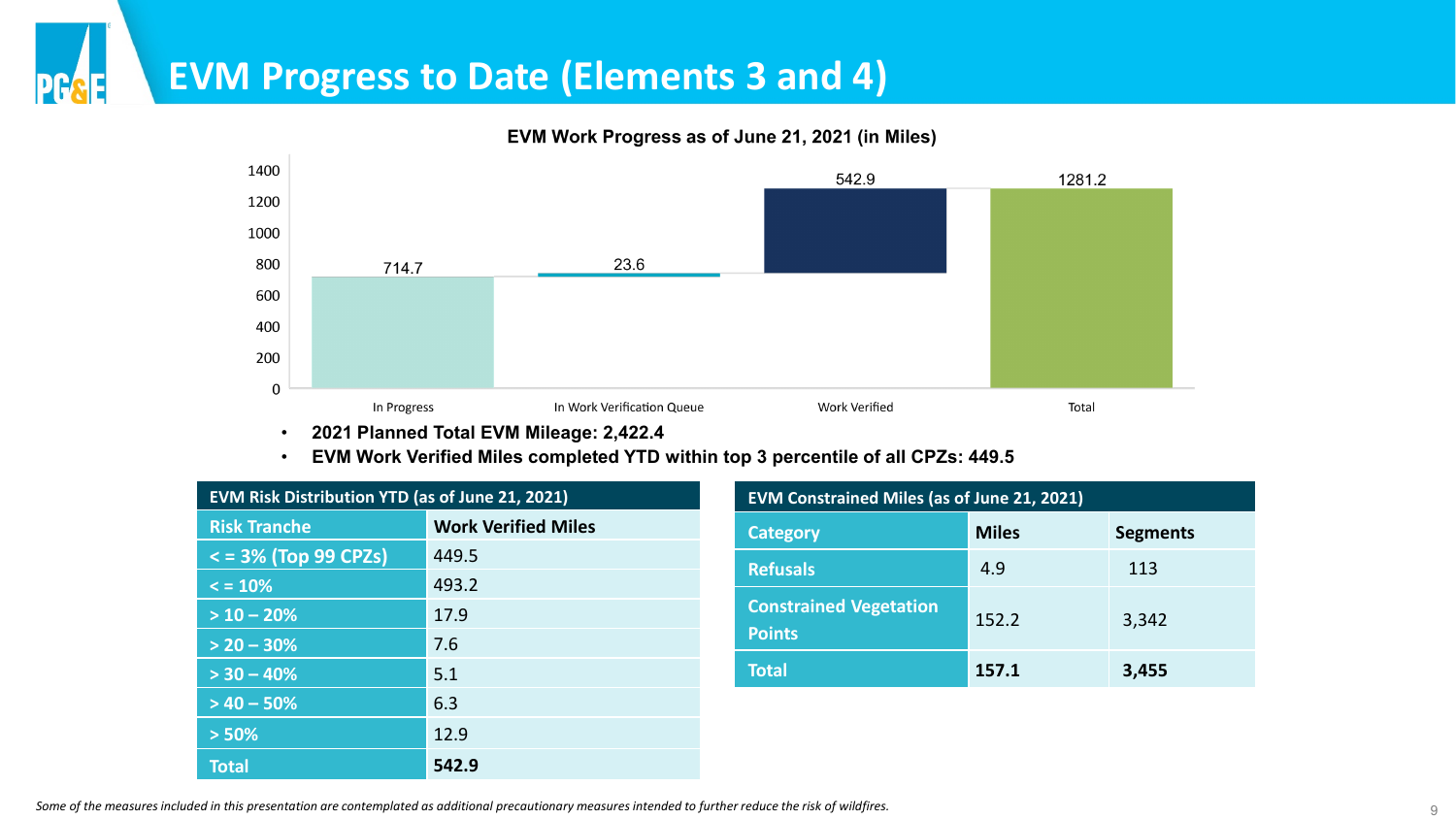**2021 Officer Verification, Coordination and Communication (Elements 7, 9, 10, 11 and 12)**

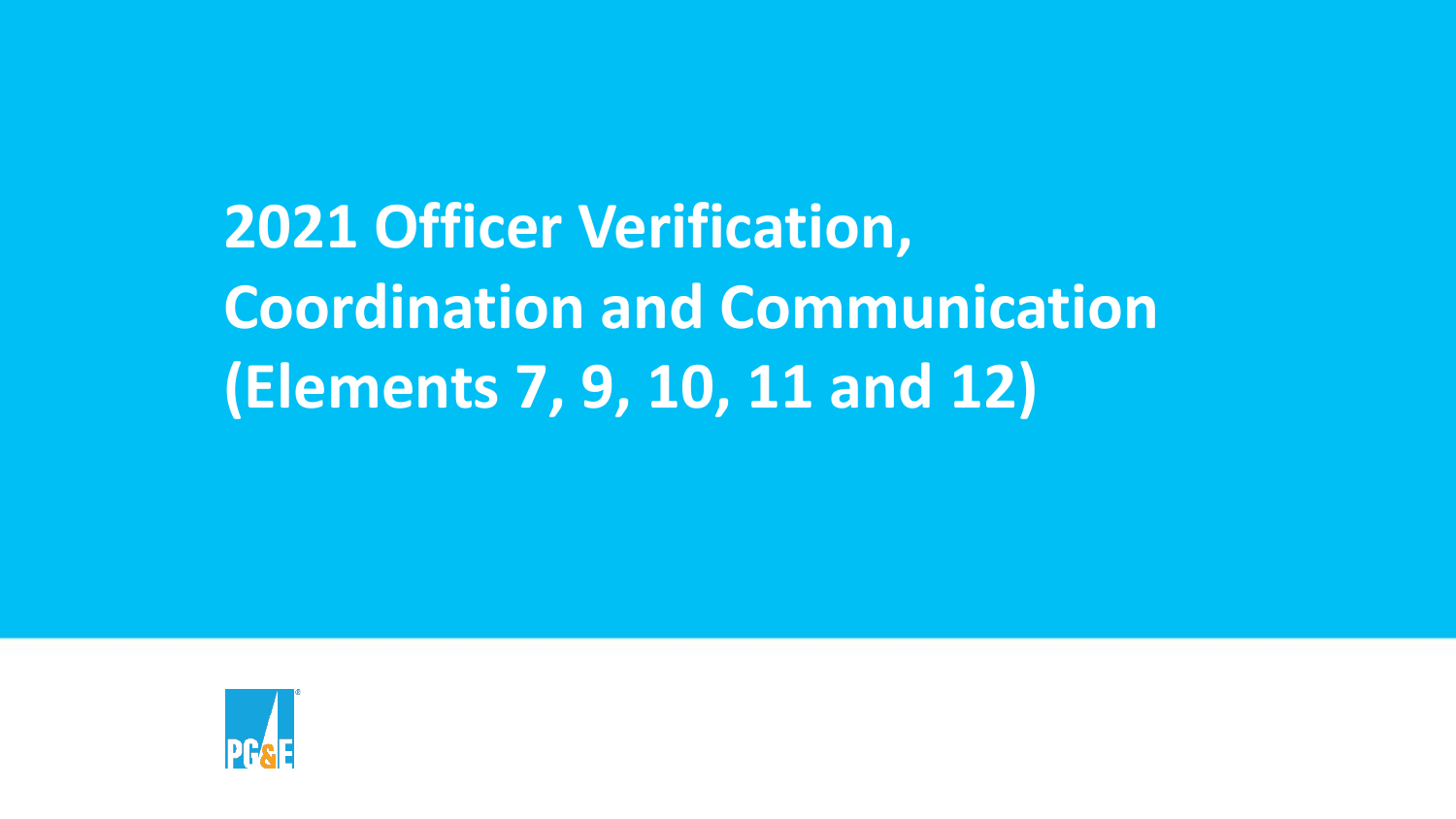#### **Process for PG&E officer verification.**

**PG** 

|    | <b>ELEMENT</b>                                                                                          | <b>VERIFICATION</b>                                                                                       |
|----|---------------------------------------------------------------------------------------------------------|-----------------------------------------------------------------------------------------------------------|
| 7  | Changes to risk, wildfire consequence or vegetation<br>models in the last or next 90 days               | <b>Conducted by Sumeet Singh,</b><br><b>Senior Vice President and</b><br><b>Chief Risk Officer using:</b> |
| 9  | Risk model, data sets and vegetation management<br>records used to prioritize EVM alignment with report | ▼ Wildfire Risk Governance                                                                                |
| 10 | Targeting substantial majority of EVM work to the<br>highest risk CPZs in the next 90 days              | <b>Steering Committee</b><br>$\checkmark$ Internal audit and<br>validation                                |
| 11 | Targeting substantial majority of EVM work to the<br>highest risk CPZs in the last 90 days              | Daily operating reviews                                                                                   |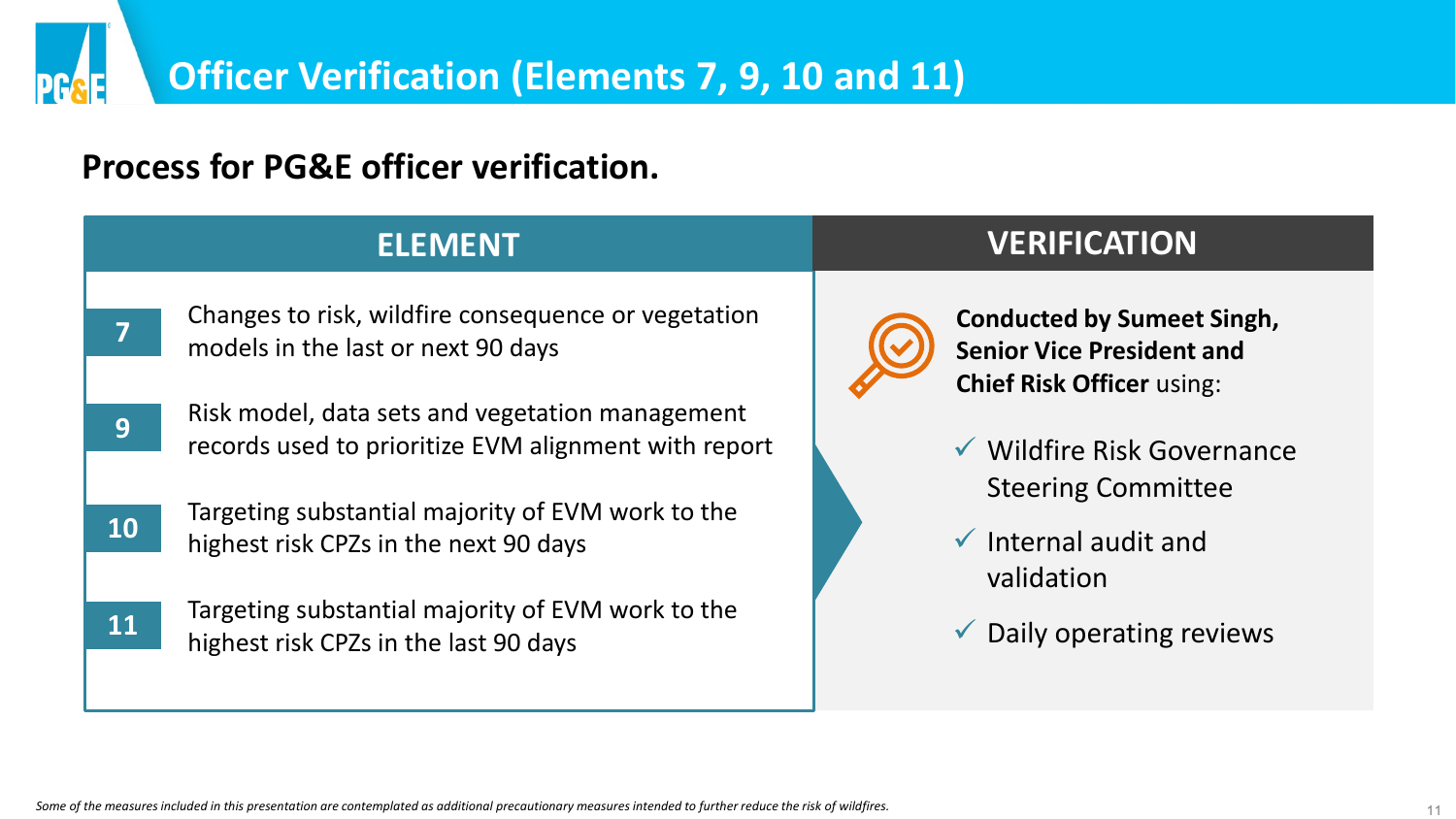#### **In addition to Elements 7, 9, 10 and 11, Element 12 also receives officer verification.**

#### **ELEMENT**

PRRF

- **Verification that PG&E:**
- **Communicates** information and internal decisions regarding the 2021 project list and prioritization of work
- Ensures personnel is aware of where to target EVM work in the next 90 days

#### **COMMUNICATION/COORDINATION VERIFICATION**

**Daily, weekly and quarterly meetings with our 12 verification that PG&E:** vegetation management team to review: **12 Conducted by Conducted by Conducted by Conducted by Conducted by Conducted by Conducted by Conducted by Conducted by Conducted by** 

- The 2021 EVM Scope of Work
- Work progress, including 90-day progress reports
- $\blacksquare$  Forecasting remaining miles
- $\blacktriangleright$  Any approved changes by the WRGSC to the 2021 EVM Scope of Work
- **M** Any concerns and challenges on how WRGSCapproved changes may impact progress
- $\blacksquare$  Incorporation of lessons learned



**Sumeet Singh, Senior Vice President and Chief Risk Officer**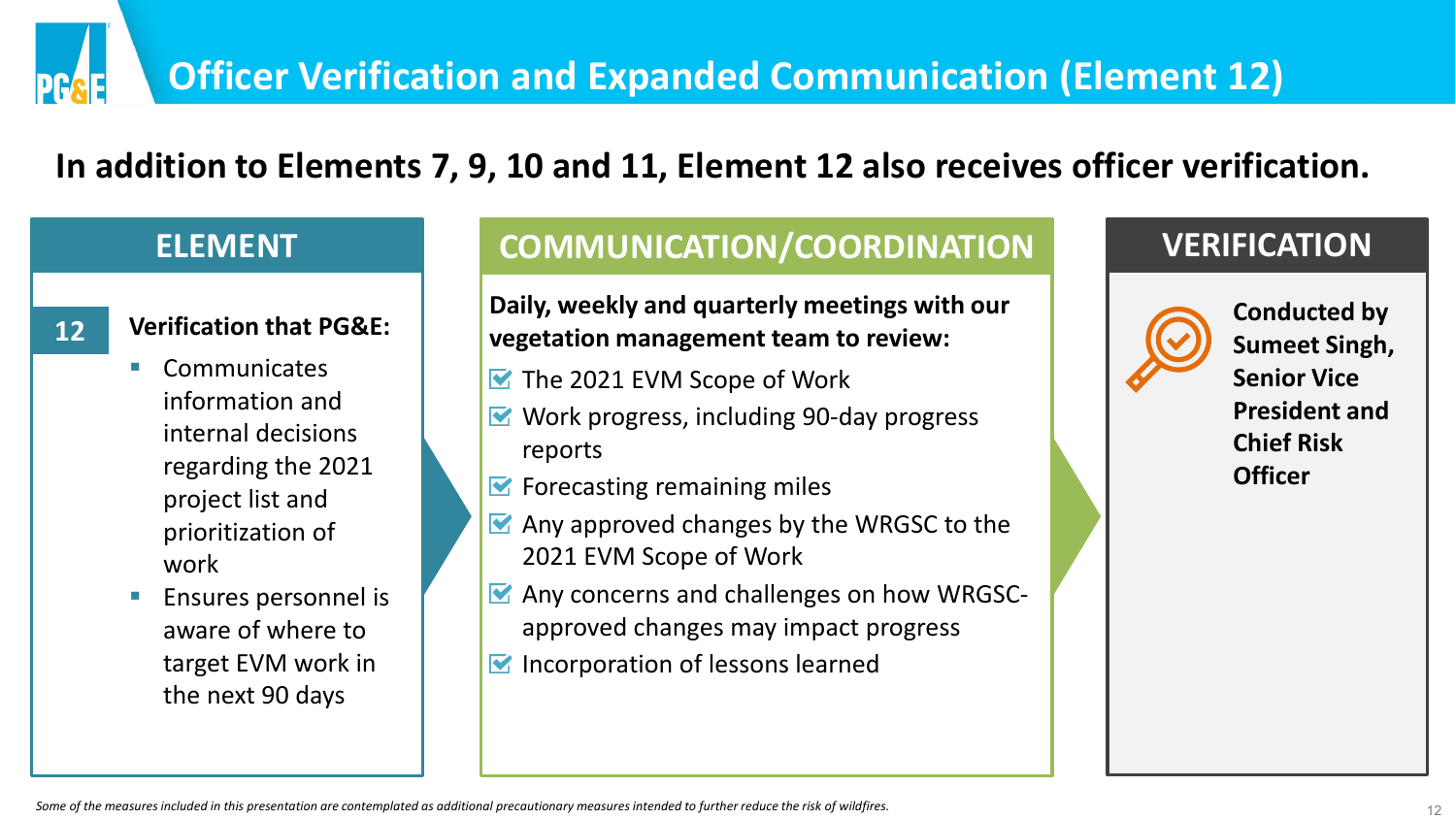# **Lessons Learned from 2020 (Elements 1 and 8)**

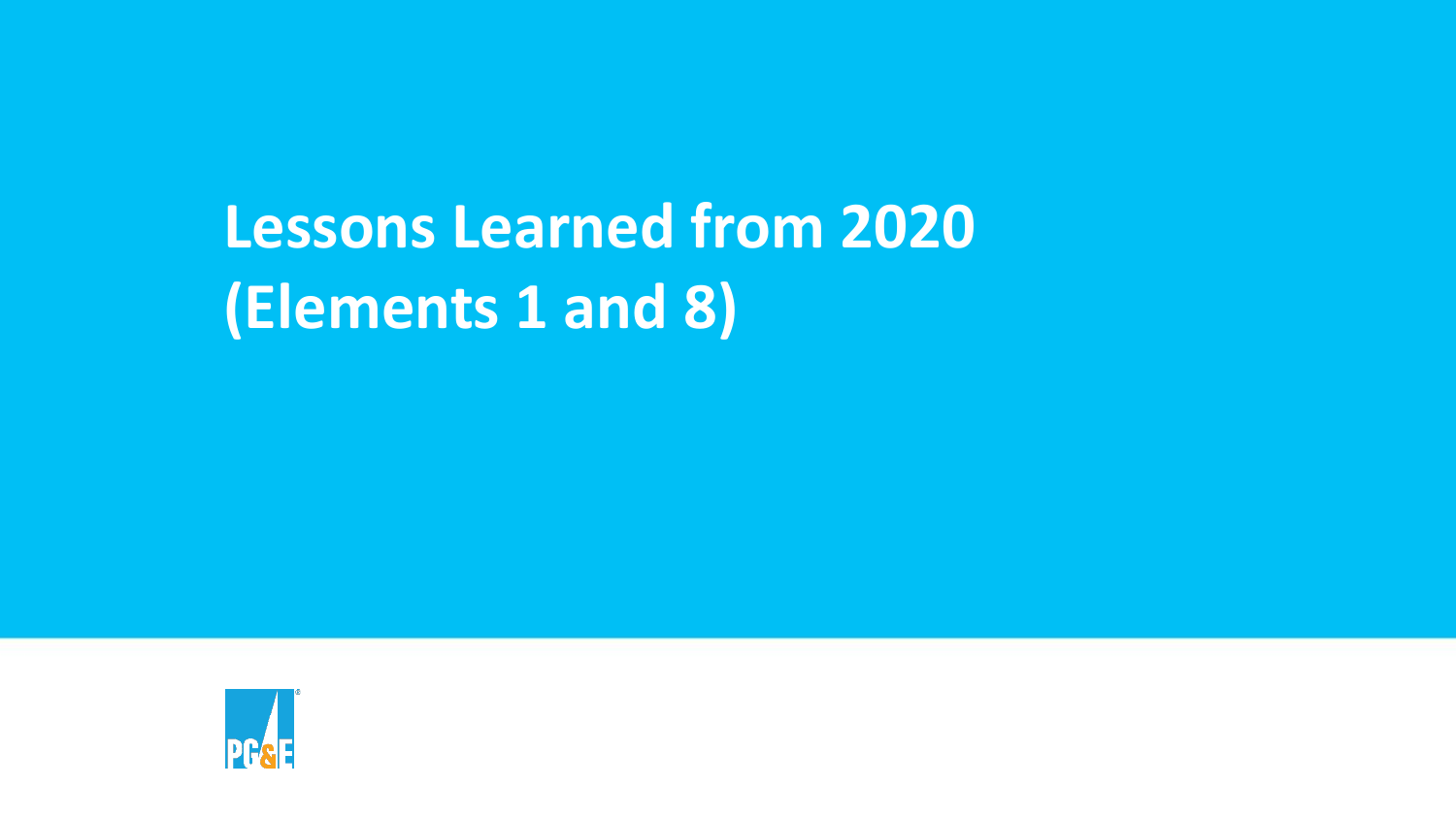

### **Lessons Learned from 2020 (Elements 1 and 8)**

| <b>LESSONS LEARNED</b>                                           | <b>ACTIONS WE ARE TAKING IN 2021</b>                                                                                                                                                                                                                           |  |  |
|------------------------------------------------------------------|----------------------------------------------------------------------------------------------------------------------------------------------------------------------------------------------------------------------------------------------------------------|--|--|
| <b>Carry-Over Work from 2019</b>                                 | Ensuring that any work carrying over from 2021 into 2022 will<br>be based on the risk-informed 2021 EVM Scope of Work                                                                                                                                          |  |  |
| Use of the Wildfire Risk Model combined<br>with Other Factors    | Focusing primarily on risk by using the 2021 Wildfire<br>Distribution Risk Model and the EVM tree weighted<br>prioritization list                                                                                                                              |  |  |
| 2020 EVM Goal of 50% of work on top<br>50% of highest risk lines | Performing work on the highest risk ranked CPZs and focusing at<br>least 80% of our EVM work on the top 20% of the highest risk<br><b>CPZs</b>                                                                                                                 |  |  |
| <b>Inconsistent Reporting and</b><br>communication gaps          | More centralized decision making and oversight through the<br><b>Wildfire Risk Governance Steering Committee</b><br>Adoption of new tracking processes<br>Implementation of daily and weekly operating reviews to<br>improve rigor and visibility of execution |  |  |

Some of the measures included in this presentation are contemplated as additional precautionary measures intended to further reduce the risk of wildfires.<br>
14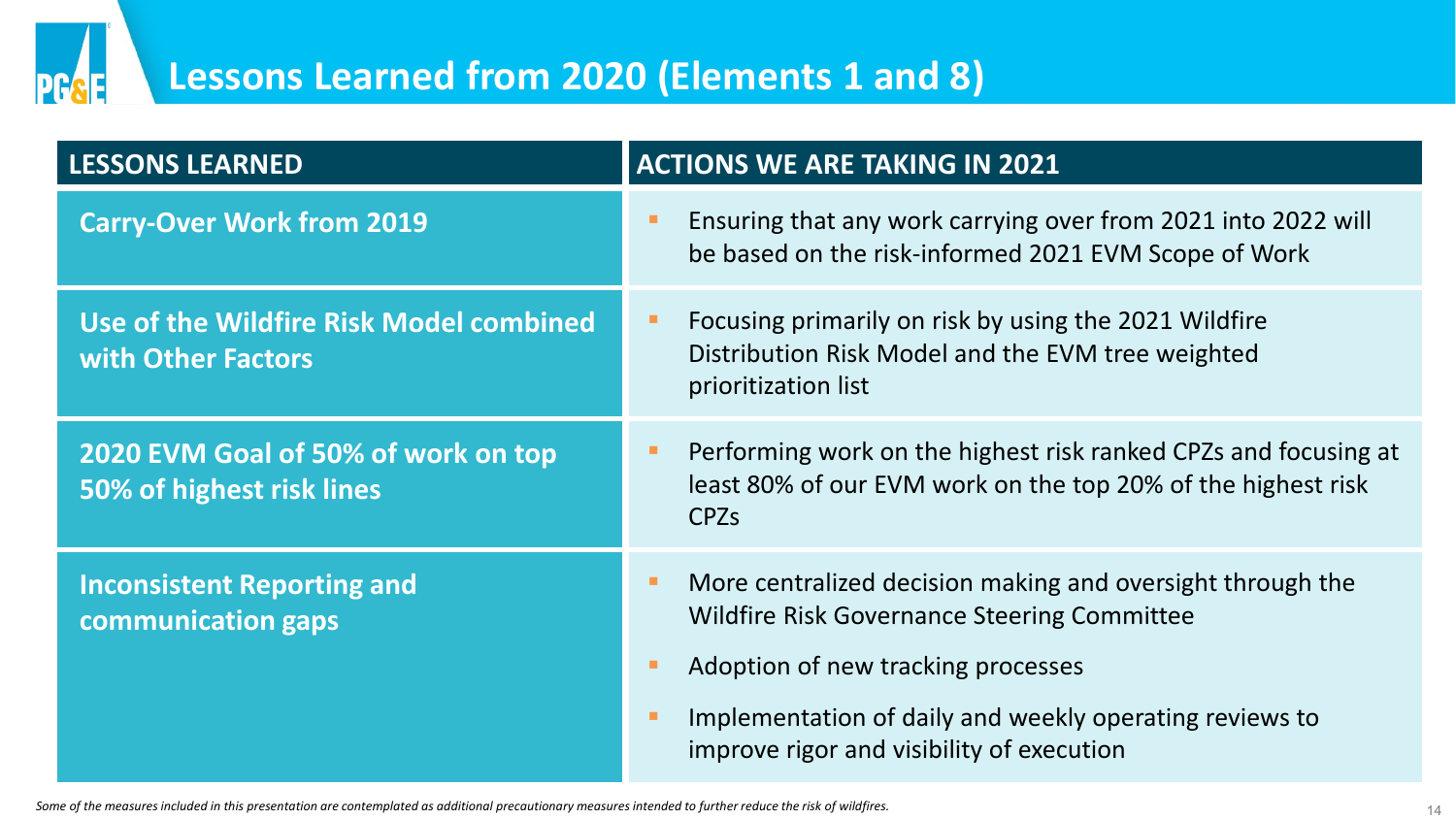# **Impact and Duration of Corrective Action Plan (Elements 13 and 14)**